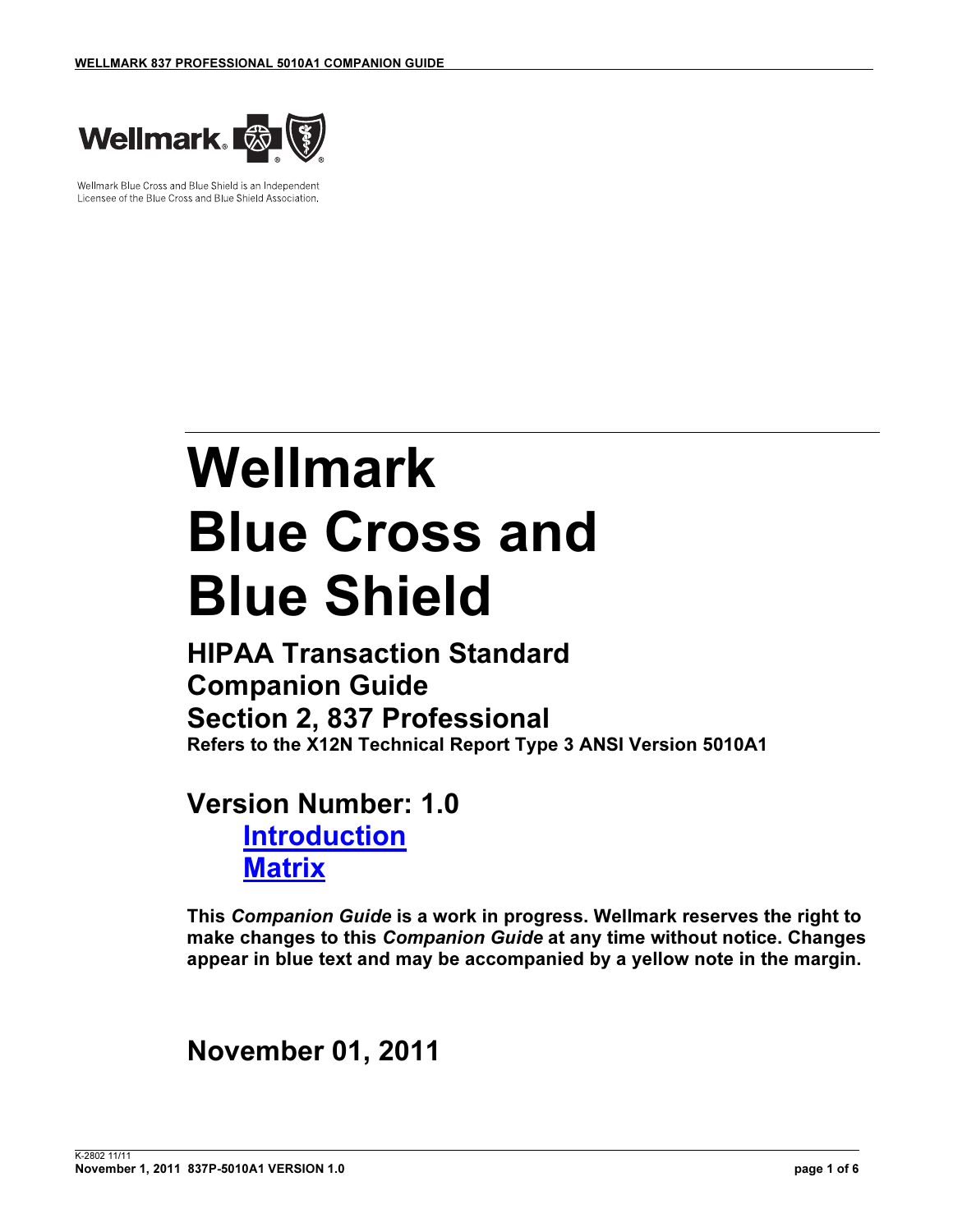# 1 Introduction

Wellmark places high priority on making it easy for you to do business with us. Electronic claims submission is one way we can do this. Electronic claims facilitate the transfer of information from your organization to ours in a standard data format. This Section 2-837P of the Wellmark Companion Guide provides information about the American National Standards Institute (ANSI) 837 Professional Health Care Claims transaction, Version 5010A1. This transaction is the accepted standard of the Health Insurance Portability and Accountability Act of 1996 (HIPAA). Section 1 of the Wellmark Companion Guide provides further information about the process of sending electronic transactions to Wellmark.

The Wellmark Companion Guide is to be used alongside the HIPAA 837I Technical Report Type 3 (TR3), which provides comprehensive information needed to create an ANSI 837P transaction. The Wellmark Companion Guide does not change the specifications of the HIPAA TR3; rather, it is intended to clarify the areas where the technical report document provides options or choices to be made. The HIPAA-TR3 can be downloaded from the following Internet address: http://www.wpc-edi.com/hipaa/HIPAA\_40.asp.

The purpose of HIPAA-AS is to standardize transactions as much as possible. However, transactions may have some data elements that are treated differently by different payers. There may be some instances where the submitter is required to transmit data to us that we do not require to conduct business. In these instances, we may store the data sent to us, but we may not use the data for our business purposes.

### Billing the Appropriate 837 Version

There are four versions of the 837 transaction:

- 837I (Institutional)
- 837P (Professional)
- 837D (Dental)
- 837COB (Coordination of Benefits claims in all three of the above versions are now accepted by Wellmark. See the Wellmark 837 Coordination of Benefits Companion guide for additional information.)

Please review the chart on the next page to verify that the 837P is the form you should use when filing clams to Wellmark based on your provider type. In general, practitioners bill using the 837P, facilities use the 837I, and dentists use the 837D.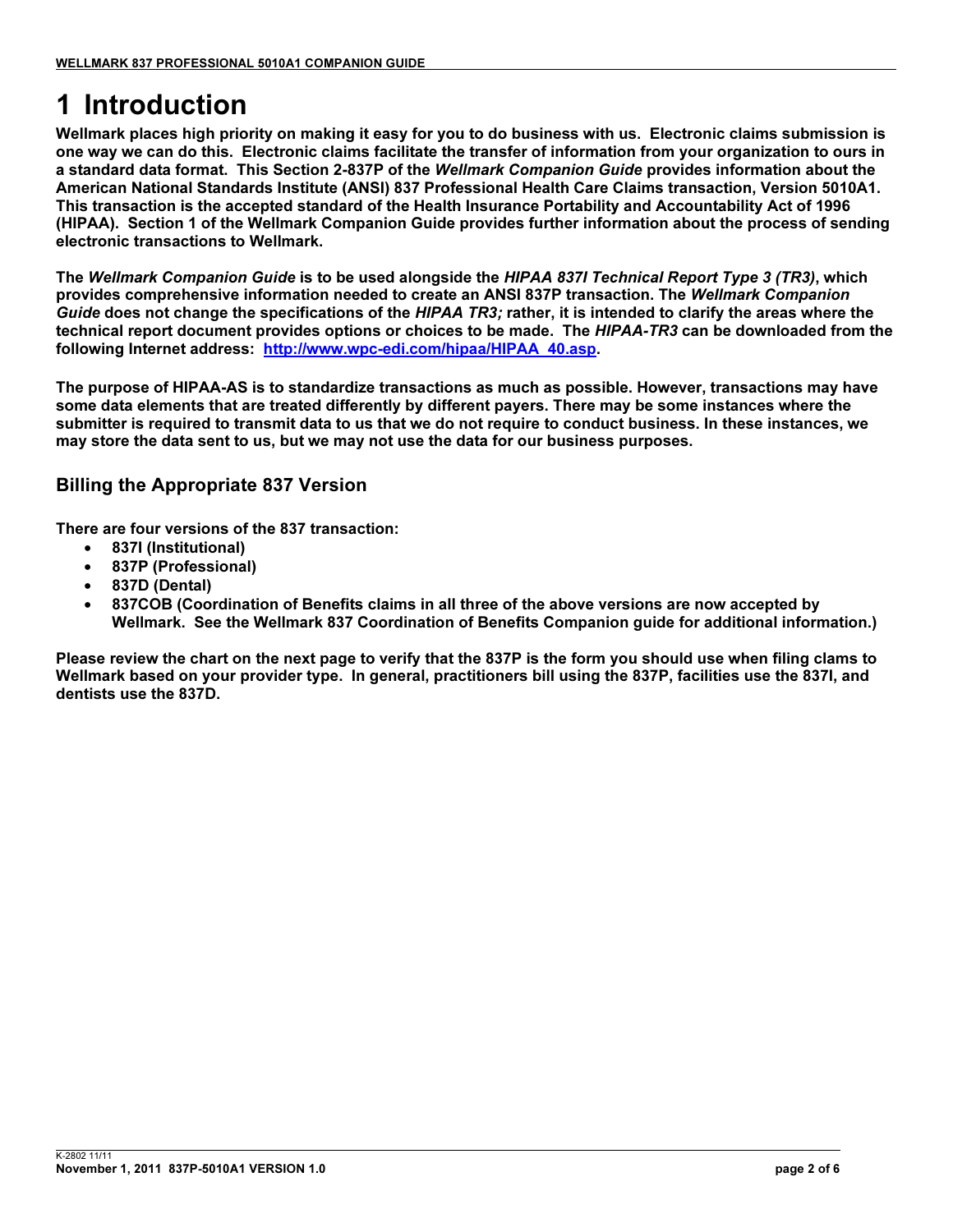| 837 Professional Transaction Version                | lowa                      | <b>South Dakota</b>     |
|-----------------------------------------------------|---------------------------|-------------------------|
| Advanced Registered Nurse Practitioner              | X                         | х                       |
| - Certified Registered Nurse Anesthetist            | $\overline{\mathsf{x}}$   | X                       |
| - Nurse Practitioner                                | $\overline{\mathsf{x}}$   | $\overline{\mathsf{x}}$ |
| - Certified Nurse Midwife                           | $\overline{\mathsf{x}}$   | $\overline{\mathsf{x}}$ |
| - Certified Clinical Nurse Specialist               | $\overline{\mathsf{x}}$   | $\overline{\mathsf{x}}$ |
| <b>Ambulance Services</b>                           | $\overline{\mathsf{x}}$   | $\overline{\mathsf{x}}$ |
| <b>Community Mental Health Center</b>               | $\overline{\mathsf{x}}$   | $\overline{\mathsf{x}}$ |
| <b>Dentists</b>                                     | $\overline{\mathsf{x}}$   | $\overline{\mathsf{x}}$ |
| Doctor of Chiropractic                              | X                         | X                       |
| Doctor of Osteopathic Medicine                      | X                         | X                       |
| Freestanding Magnetic Resonance Imaging Facility    | $\overline{\mathsf{x}}$   | X                       |
| Freestanding (FS) Radiology Center                  | $\overline{\mathsf{x}}$   | X                       |
| -FS CT Scan Center                                  | $\overline{\mathsf{x}}$   | X                       |
| -FS Mammography Center                              | X                         | X                       |
| -FS PET Scan Center                                 | X                         | X                       |
| -FS Portable X-Ray                                  | $\overline{\mathsf{x}}$   | $\overline{\mathsf{x}}$ |
| -FS Radiation Oncology Center                       | X                         | X                       |
| -FS Radiology Center                                | $\overline{\mathsf{x}}$   | $\overline{\mathsf{x}}$ |
| -FS Ultrasound Center                               | $\overline{\mathsf{x}}$   | X                       |
| Home Infusion Therapy Provider                      | $\overline{\mathsf{x}}$   | $\overline{\mathsf{x}}$ |
| Home Medical Equipment Supplies & Services Provider | $\overline{\mathsf{x}}$   | $\overline{\mathsf{x}}$ |
| Independent Laboratory                              | $\overline{\mathsf{x}}$   | $\overline{\mathsf{x}}$ |
| <b>Medical Doctor</b>                               | $\overline{\mathsf{x}}$   | $\overline{\mathsf{x}}$ |
| <b>Occupational Therapist</b>                       | $\overline{\mathsf{x}}$   | X                       |
| Optometrist                                         | $\overline{\mathsf{x}}$   | X                       |
| Oral /Maxillofacial Pathologist                     | $\overline{\mathsf{x}}$   | $\overline{\mathsf{x}}$ |
| Oral Surgeon                                        | $\overline{\mathsf{x}}$   | $\overline{\mathsf{x}}$ |
| Orthotics and Prosthetics Supplier                  | $\overline{\mathsf{x}}$   | $\overline{\mathsf{x}}$ |
| <b>Physical Therapist</b>                           | $\overline{\mathsf{x}}$   | $\overline{\mathsf{x}}$ |
| <b>Physician Assistant</b>                          | $\overline{\mathsf{x}}$   | $\overline{\mathsf{x}}$ |
| Podiatrist                                          | $\overline{\mathsf{x}}$   | $\overline{\mathsf{x}}$ |
| Psychologist (PhD, PsyD, EdD)                       | X                         | $\overline{\mathsf{x}}$ |
| <b>Qualified Mental Health Provider</b>             |                           | $\overline{\mathsf{x}}$ |
| Social Worker (LISW, LCSW)                          | $\boldsymbol{\mathsf{X}}$ |                         |
| -Private Independent Practice (PIP)                 |                           | X                       |

1. Dentists may file 837P when submitting claims for Wellmark members with accidental injuries involving the teeth.

See the 837I or 837D if your provider type is not listed above.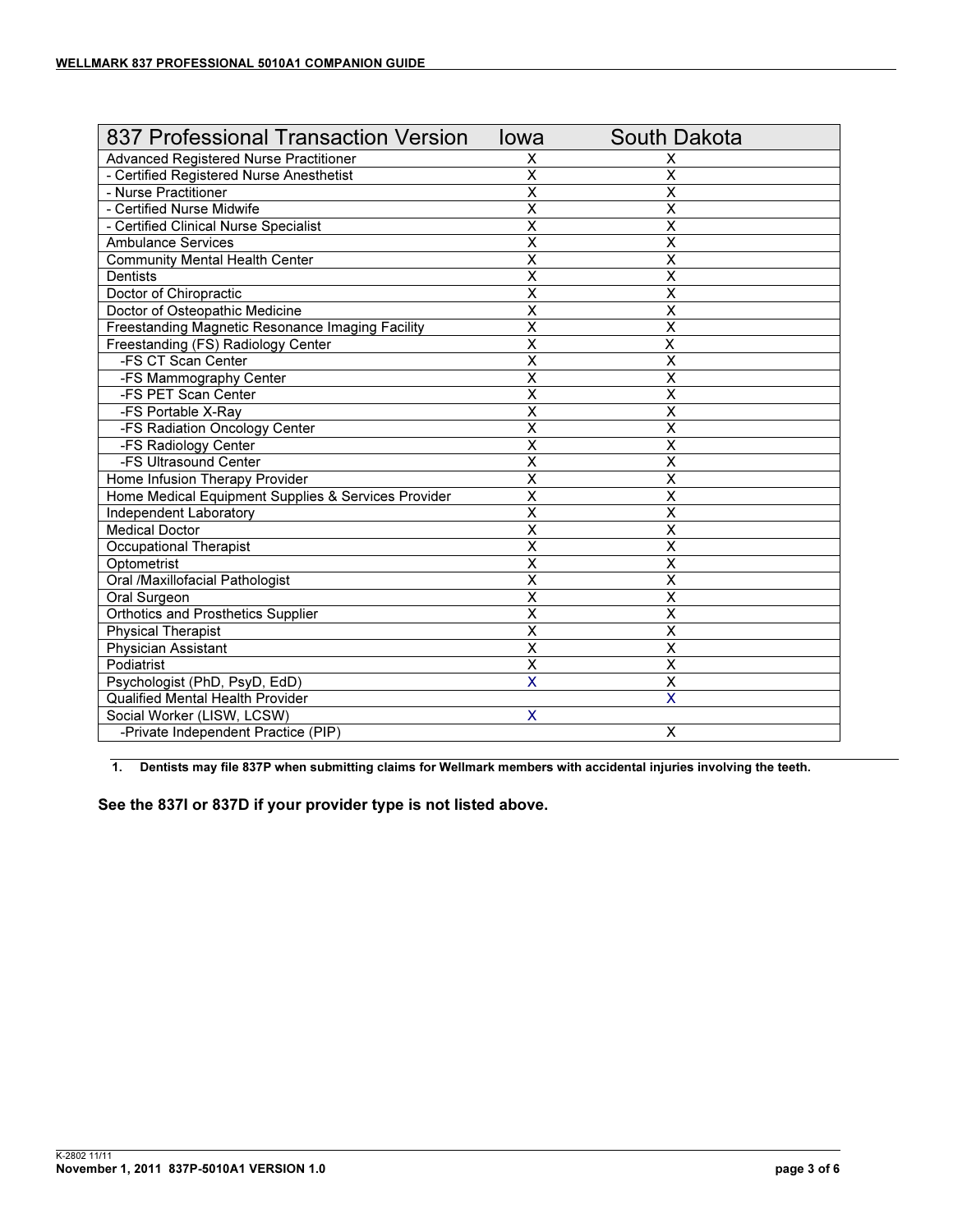#### LEGEND for Wellmark Matrix for the 837P

#### SHADED rows represent "segments"; NON-SHADED rows represent "data elements."

"Loop – specific" comments are found in the first segment of the loop.

| Page # | Loop ID | <b>Reference</b> | <b>Name</b>                               | <b>Codes</b> | Length           | <b>Notes/Comments</b>                                                                                                                                                                                                                                                                                                                                                                                                                    |
|--------|---------|------------------|-------------------------------------------|--------------|------------------|------------------------------------------------------------------------------------------------------------------------------------------------------------------------------------------------------------------------------------------------------------------------------------------------------------------------------------------------------------------------------------------------------------------------------------------|
| 74     | 1000A   | NM <sub>1</sub>  | <b>Submitter Name</b>                     |              |                  |                                                                                                                                                                                                                                                                                                                                                                                                                                          |
| 75     |         | <b>NM109</b>     | <b>Identification Code</b>                |              | 9                | Use leading zero's to make a 9-<br>digit code                                                                                                                                                                                                                                                                                                                                                                                            |
| 79     | 1000B   | NM <sub>1</sub>  | <b>Receiver Name</b>                      |              |                  |                                                                                                                                                                                                                                                                                                                                                                                                                                          |
| 80     |         | <b>NM109</b>     | <b>Identification Code</b>                |              | 5                | Wellmark Receiver ID-88848                                                                                                                                                                                                                                                                                                                                                                                                               |
| 87     | 2010AA  | NM <sub>1</sub>  | <b>Billing Provider Name</b>              |              |                  |                                                                                                                                                                                                                                                                                                                                                                                                                                          |
| 89     |         | <b>NM108</b>     | <b>Identification Code Qualifier</b>      | XX           |                  |                                                                                                                                                                                                                                                                                                                                                                                                                                          |
| 90     |         | <b>NM109</b>     | <b>Identification Code</b>                |              | 10               | National Provider Identifier (NPI)<br>as assigned by NPPES<br>Your NPI must be reported to<br>Wellmark prior to submission of<br>claims. Claims will not be<br>processed for reimbursement<br>until the NPI has been<br>communicated to Wellmark and<br>loaded to Wellmark's Provider<br>System.                                                                                                                                         |
| 91     | 2010AA  | N <sub>3</sub>   | <b>Billing Provider Address</b>           |              |                  |                                                                                                                                                                                                                                                                                                                                                                                                                                          |
| 91     |         | N301             | <b>Address Information</b>                |              | $9\,$            | Provider must submit a street<br>address, do not submit PO Box<br>in Address 1.<br>Wellmark utilizes the provider's<br>billing/accounting address from<br>Wellmark's provider files to remit<br>claims payment.<br>When the provider does not<br>have a contract with Wellmark<br>and the claim is a Medicare<br>Crossover claim, Wellmark will<br>use the billing provider address<br>on the incoming claim record to<br>remit payment. |
| 92     | 2010AA  | N <sub>4</sub>   | Billing Provider City, State,<br>Zip Code |              |                  |                                                                                                                                                                                                                                                                                                                                                                                                                                          |
| 93     |         | N403             | <b>Postal Code</b>                        |              | $\boldsymbol{9}$ | Providers must submit the 9-<br>digit zip code<br>When the last 4-digits are<br>unknown, Wellmark will accept<br>9998 as gap fill.                                                                                                                                                                                                                                                                                                       |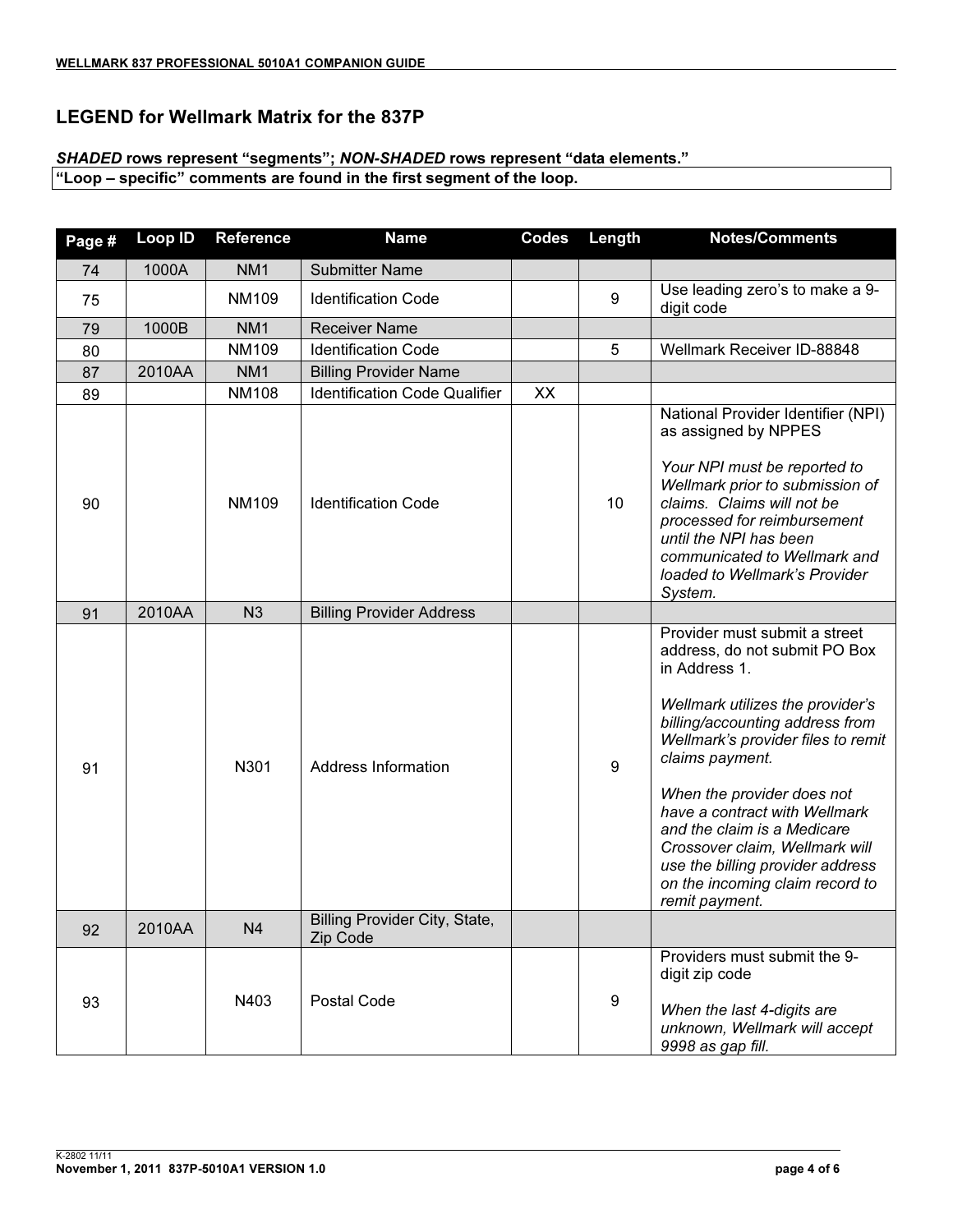| Page # | <b>Loop ID</b> | Reference       | <b>Name</b>                                   | <b>Codes</b>      | Length         | <b>Notes/Comments</b>                                                                                                                                                                                                                                                                                                                                               |
|--------|----------------|-----------------|-----------------------------------------------|-------------------|----------------|---------------------------------------------------------------------------------------------------------------------------------------------------------------------------------------------------------------------------------------------------------------------------------------------------------------------------------------------------------------------|
| 94     | 2010AA         | <b>REF</b>      | <b>Billing Provider Tax</b><br>Identification |                   |                |                                                                                                                                                                                                                                                                                                                                                                     |
| 94     |                | REF01           | Reference Identification<br>Qualifier         | EL<br>SY          |                | El- Employer's Identification<br>Number (TIN)<br>SY- Social Security Number<br>(SSN)                                                                                                                                                                                                                                                                                |
| 94     |                | REF02           | Reference Identification                      |                   | 9              | Provider submit 9-digit TIN/SSN<br>Wellmark uses the billing<br>provider TIN along with the<br>claim service dates and the<br>reported NPI to positively<br>identify the billing provider.                                                                                                                                                                          |
| 103    | 2010AB         | N <sub>3</sub>  | Pay To Address-Address                        |                   |                |                                                                                                                                                                                                                                                                                                                                                                     |
| 103    |                | N301            | Address Information                           |                   |                | Wellmark utilizes the provider's<br>billing/accounting address from<br>Wellmark's provider files to remit<br>claims payment.<br>When the provider does not<br>have a contract with Wellmark<br>and the claim is a Medicare<br>Crossover claim, Wellmark will<br>use the billing provider address<br>(loop 2010AA) on the incoming<br>claim record to remit payment. |
| 105    | 2000B          | <b>SBR</b>      | <b>Subscriber Information</b>                 |                   |                |                                                                                                                                                                                                                                                                                                                                                                     |
| 107    |                | SBR09           | Claim Filing Indicator Code                   | <b>BL</b>         | $\overline{2}$ | BL - Blue Cross/Blue Shield                                                                                                                                                                                                                                                                                                                                         |
| 127    | 2010BA         | <b>DMG</b>      | Subscriber Demographic<br>Information         |                   |                |                                                                                                                                                                                                                                                                                                                                                                     |
| 128    |                | DMG03           | Gender Code                                   | M<br>$\mathsf{F}$ | 1              | Submit when the subscriber is<br>also the patient.<br>Wellmark does not recognize<br>"U" for "unknown."                                                                                                                                                                                                                                                             |
| 133    | 2010BB         | NM <sub>1</sub> | Payer Name                                    |                   |                |                                                                                                                                                                                                                                                                                                                                                                     |
| 134    |                | <b>NM108</b>    | <b>Identification Code Qualifier</b>          | PI                |                |                                                                                                                                                                                                                                                                                                                                                                     |
| 134    |                | NM109           | <b>Identification Code</b>                    |                   | 5              | Wellmark Receiver ID-88848                                                                                                                                                                                                                                                                                                                                          |
| 152    | 2010CA         | <b>DMG</b>      | <b>Patient Demographic</b><br>Information     |                   |                |                                                                                                                                                                                                                                                                                                                                                                     |
| 153    |                | DMG03           | Gender Code                                   | М<br>$\mathsf F$  | $\mathbf 1$    | Submit when the patient is<br>different than the subscriber.<br>Wellmark does not recognize<br>"U" for "unknown."                                                                                                                                                                                                                                                   |
| 157    | 2300           | <b>CLM</b>      | <b>Claim Information</b>                      |                   |                |                                                                                                                                                                                                                                                                                                                                                                     |
| 159    |                | CLM02           | <b>Monetary Amount</b>                        |                   |                | <b>Total Claim Charge Amount:</b><br>Wellmark requires the total billed<br>charge to be greater than zero.                                                                                                                                                                                                                                                          |
| 164    | 2300           | <b>DTP</b>      | Date-Onset of Current<br>Illness/Symptom      |                   |                |                                                                                                                                                                                                                                                                                                                                                                     |
| 164    |                | DTP01           | Date / Time Qualifier                         | 431               |                | Wellmark requires for medical<br>emergencies to be reported<br>within 72 hours of onset.                                                                                                                                                                                                                                                                            |
| 164    |                | DTP03           | Date Time Period                              |                   |                | Format: CCYYMMDD                                                                                                                                                                                                                                                                                                                                                    |